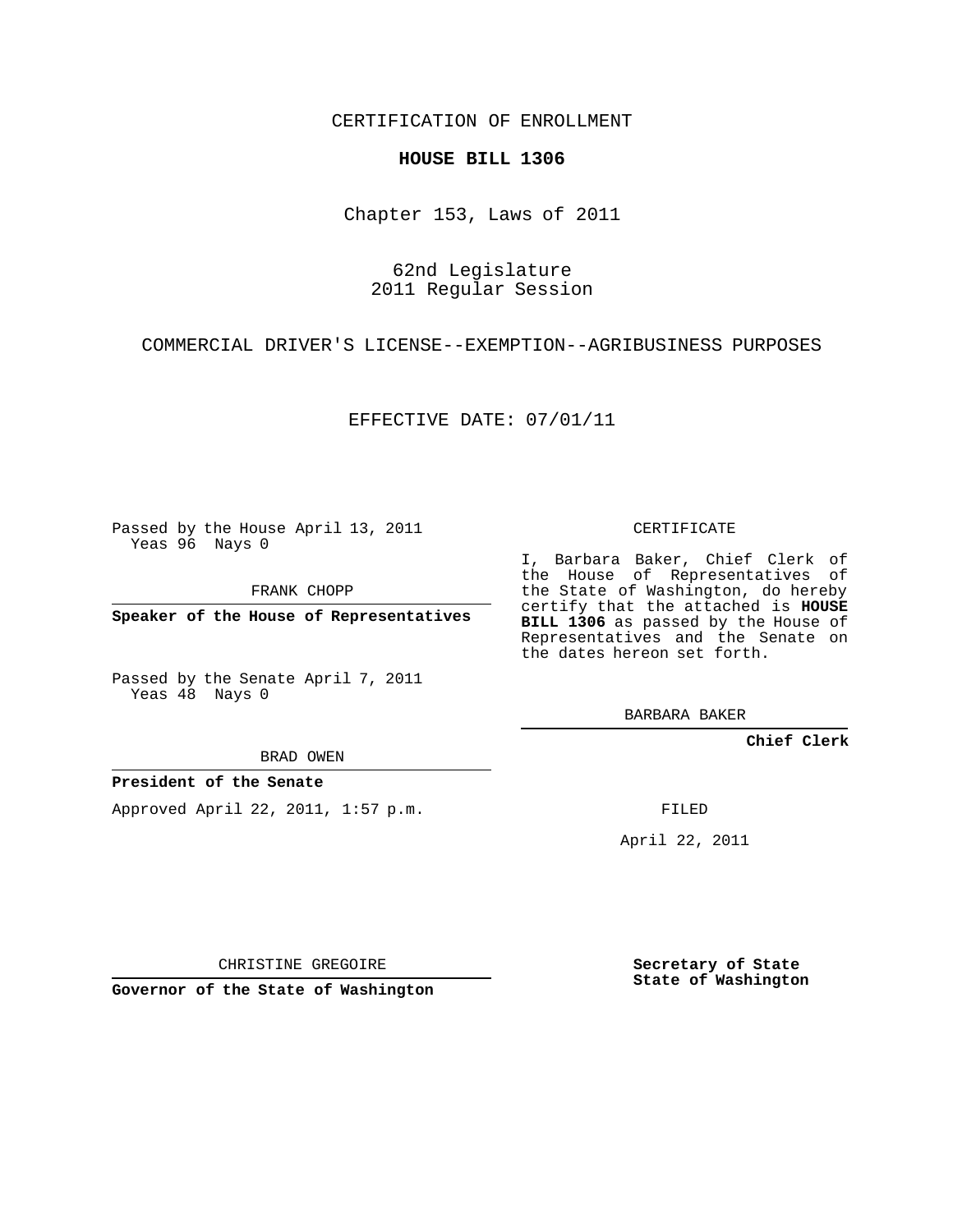## **HOUSE BILL 1306** \_\_\_\_\_\_\_\_\_\_\_\_\_\_\_\_\_\_\_\_\_\_\_\_\_\_\_\_\_\_\_\_\_\_\_\_\_\_\_\_\_\_\_\_\_

\_\_\_\_\_\_\_\_\_\_\_\_\_\_\_\_\_\_\_\_\_\_\_\_\_\_\_\_\_\_\_\_\_\_\_\_\_\_\_\_\_\_\_\_\_

## AS AMENDED BY THE SENATE

Passed Legislature - 2011 Regular Session

## **State of Washington 62nd Legislature 2011 Regular Session**

**By** Representatives Lytton, Bailey, Dahlquist, Billig, Clibborn, Armstrong, McCune, Blake, Liias, Takko, Chandler, Johnson, Frockt, Fitzgibbon, and Smith

Read first time 01/18/11. Referred to Committee on Transportation.

 AN ACT Relating to removing the expiration date for exempting applicants who operate commercial motor vehicles for agribusiness purposes from certain commercial driver's license requirements; amending RCW 46.25.060; providing an effective date; and declaring an emergency.

BE IT ENACTED BY THE LEGISLATURE OF THE STATE OF WASHINGTON:

 **Sec. 1.** RCW 46.25.060 and 2009 c 339 s 1 are each amended to read as follows:

 (1)(a) No person may be issued a commercial driver's license unless that person is a resident of this state, has successfully completed a course of instruction in the operation of a commercial motor vehicle that has been approved by the director or has been certified by an employer as having the skills and training necessary to operate a commercial motor vehicle safely, and has passed a knowledge and skills test for driving a commercial motor vehicle that complies with minimum federal standards established by federal regulation enumerated in 49 C.F.R. part 383, subparts G and H, and has satisfied all other requirements of the CMVSA in addition to other requirements imposed by state law or federal regulation. The tests must be prescribed and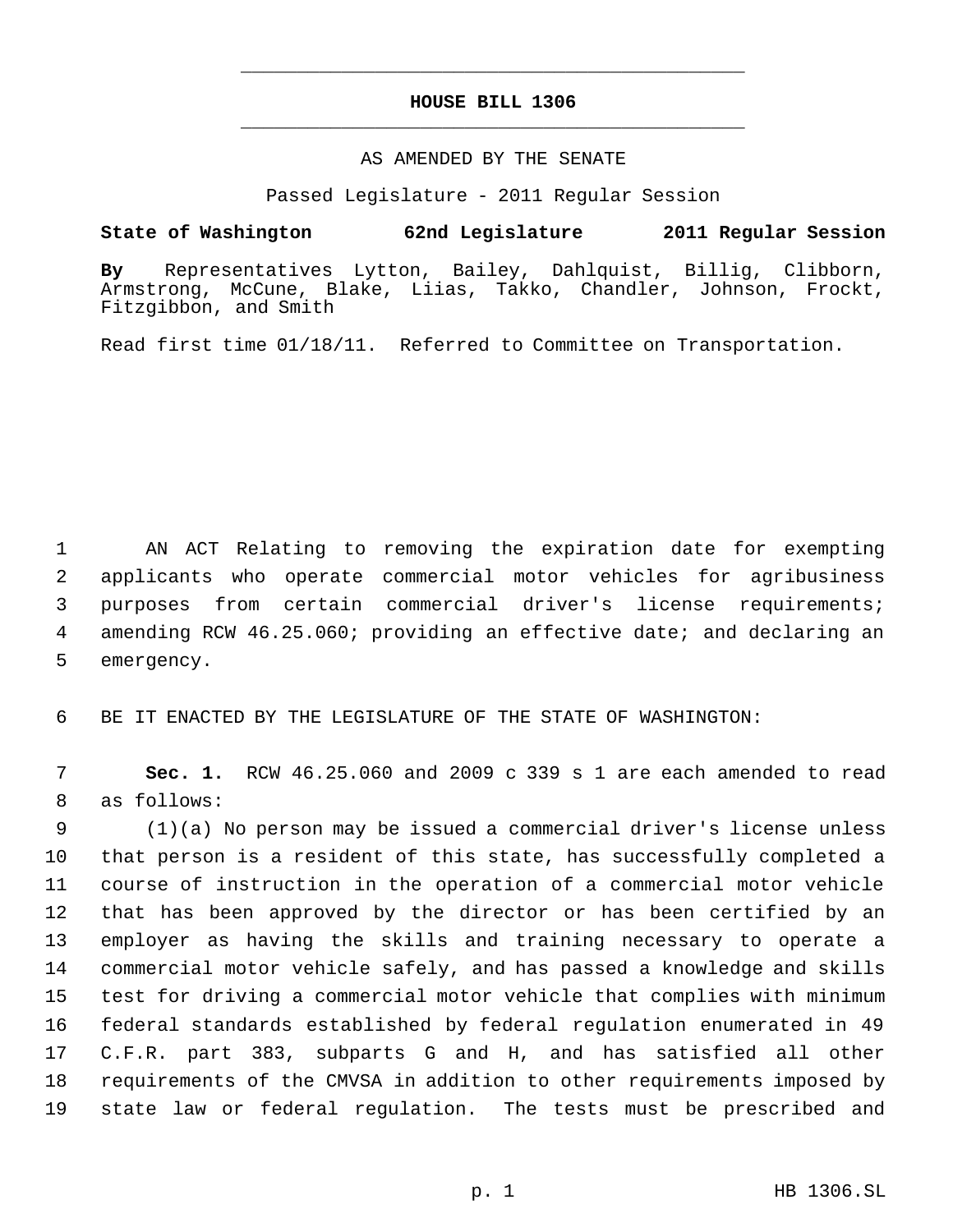conducted by the department. In addition to the fee charged for issuance or renewal of any license, the applicant shall pay a fee of no more than ten dollars for each classified knowledge examination, classified endorsement knowledge examination, or any combination of classified license and endorsement knowledge examinations. The applicant shall pay a fee of no more than one hundred dollars for each classified skill examination or combination of classified skill examinations conducted by the department.

 (b) The department may authorize a person, including an agency of this or another state, an employer, a private driver training facility, or other private institution, or a department, agency, or instrumentality of local government, to administer the skills test specified by this section under the following conditions:

 (i) The test is the same which would otherwise be administered by the state;

 (ii) The third party has entered into an agreement with the state 17 that complies with the requirements of 49 C.F.R. part 383.75; and

 (iii) The director has adopted rules as to the third party testing program and the development and justification for fees charged by any third party.

 (c) If the applicant's primary use of a commercial driver's license is for any of the following, then the applicant shall pay a fee of no more than seventy-five dollars for each classified skill examination or combination of classified skill examinations whether conducted by the department or a third-party tester:

 (i) Public benefit not-for-profit corporations that are federally supported head start programs; or

 (ii) Public benefit not-for-profit corporations that support early childhood education and assistance programs as described in RCW 30  $43.215.405((\frac{4}{1}))(2)$ .

 (2) The department shall work with the office of the superintendent of public instruction to develop modified P1 and P2 skill examinations that also include the skill examination components required to obtain an "S" endorsement. In no event may a new applicant for an "S" endorsement be required to take two separate examinations to obtain an "S" endorsement and either a P1 or P2 endorsement, unless that applicant is upgrading his or her existing commercial driver's license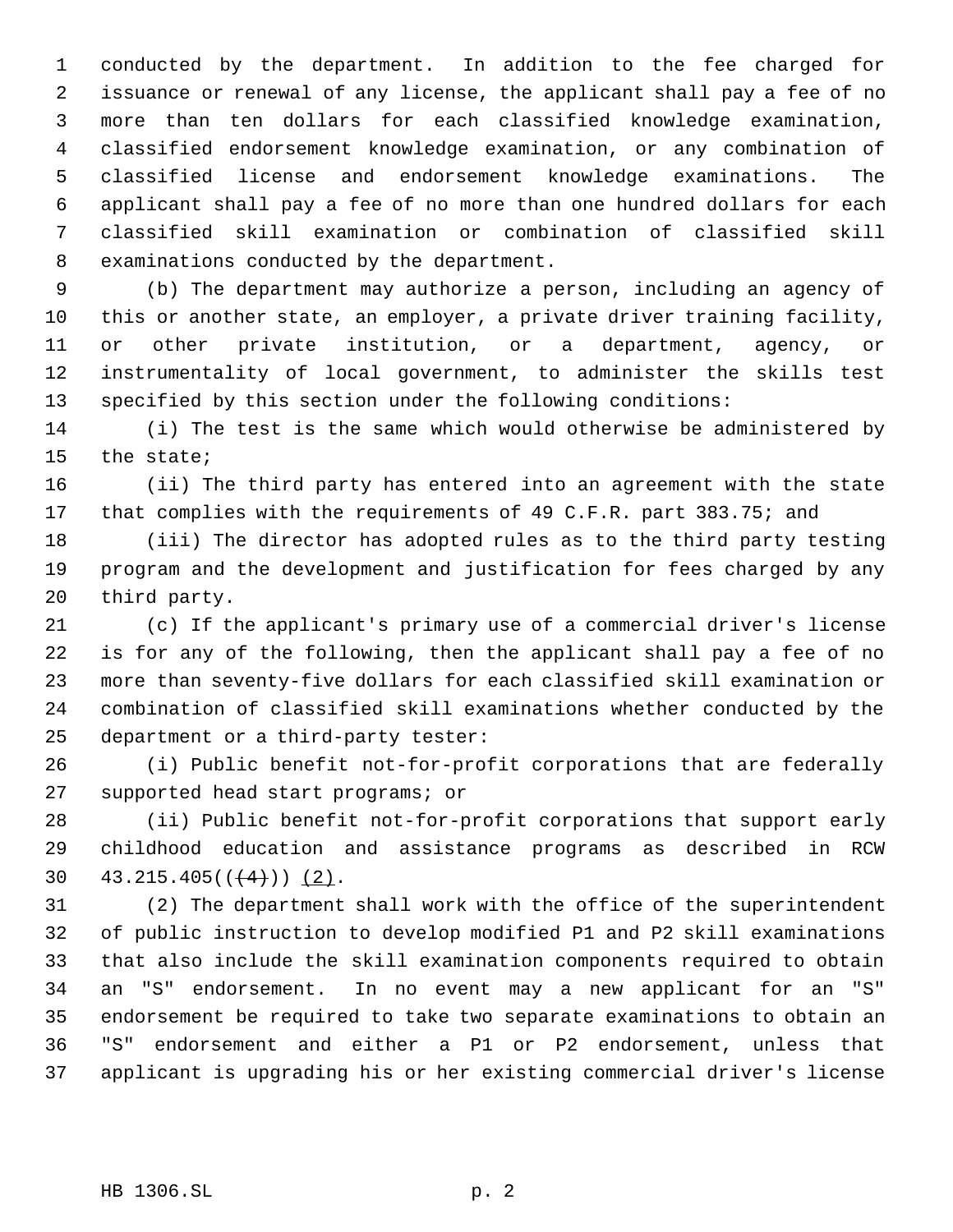to include an "S" endorsement. The combined P1/S or P2/S skill examination must be offered to the applicant at the same cost as a regular P1 or P2 skill examination.

 4 (3)(a) The department may waive the skills test and the requirement for completion of a course of instruction in the operation of a commercial motor vehicle specified in this section for a commercial driver's license applicant who meets the requirements of 49 C.F.R. part 383.77.

 (b) An applicant who operates a commercial motor vehicle for agribusiness purposes is exempt from the course of instruction completion and employer skills and training certification requirements under this section. By January 1, 2010, the department shall submit recommendations regarding the continuance of this exemption to the transportation committees of the legislature. For purposes of this subsection (3)(b), "agribusiness" means a private carrier who in the normal course of business primarily transports:

 (i) Farm machinery, farm equipment, implements of husbandry, farm 18 supplies, and materials used in farming;

 (ii) Agricultural inputs, such as seed, feed, fertilizer, and crop protection products;

 (iii) Unprocessed agricultural commodities, as defined in RCW 17.21.020, where such commodities are produced by farmers, ranchers, vineyardists, or orchardists; or

(iv) Any combination of (b)(i) through (iii) of this subsection.

25 ((This -subsection - (3)(b) expires -July -1, -2011.)) The department 26 shall notify the transportation committees of the legislature if the 27 federal government takes action affecting the exemption provided in 28 this subsection (3)(b).

 (4) A commercial driver's license or commercial driver's instruction permit may not be issued to a person while the person is subject to a disqualification from driving a commercial motor vehicle, or while the person's driver's license is suspended, revoked, or canceled in any state, nor may a commercial driver's license be issued to a person who has a commercial driver's license issued by any other state unless the person first surrenders all such licenses, which must be returned to the issuing state for cancellation.

 (5)(a) The department may issue a commercial driver's instruction permit to an applicant who is at least eighteen years of age and holds